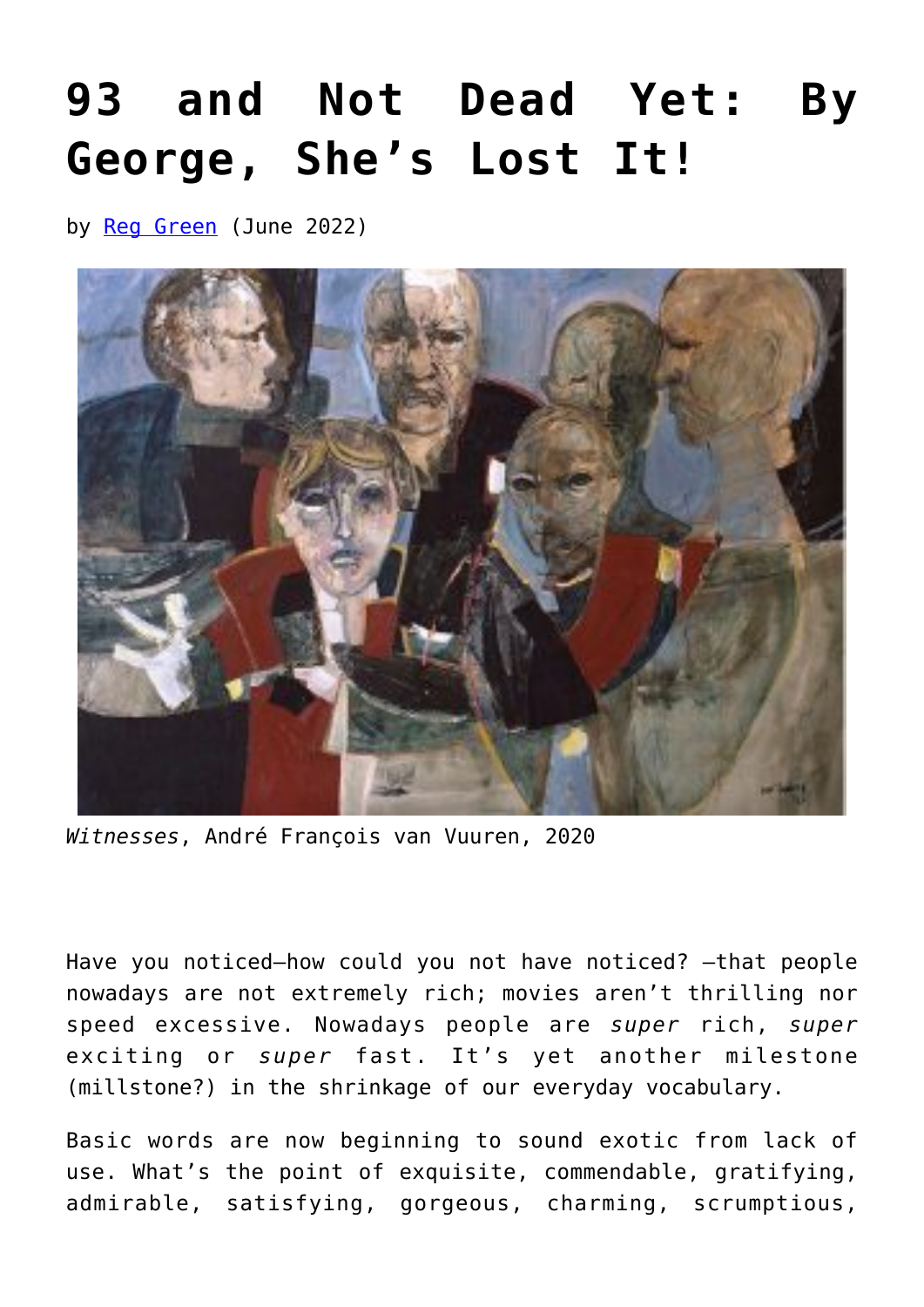alluring, engaging, and so on—when *super* good so effortlessly takes their place?

These ugly words and expressions come and go like successive tidal waves. This morning, the stock question, "How are you today?" elicits the stock answer, 'I'm good,' (though often I wonder: but are you *supergood*?) Tomorrow there will be another catch-phrase that gets us by without having to think about what we mean.

The richness of the English language is one of the glories of civilization, brought about over the centuries by the mingling of the many cultures that have occupied the British Isles, where tribes pushing out from all over Eurasia have crowded together on reaching the impassable Atlantic: Celts with different dialects fought among themselves for supremacy, Romans subdued and exchanged words with them for six hundred years, Germanic migrants flooded in when the Roman soldiers left to protect their homeland and in turn fell to the Normans four hundred years later.

For hundreds more years, the ruling class (the *super powerful*, you might say) spoke a form of French, the well-educated and higher clergy spoke Latin, and the lower classes spoke an Anglo-Saxon amalgam. It's that tension that gives the tricks Robin Hood played on the Shérif de Nottingham their savor: as always, in legend the bosses were stupid and overbearing, the underdogs mischievous, honest—and, in the end, the winners. Add in the Vikings of Norway and Denmark who didn't just raid Britain but settled permanently in a large chunk of it, and you have a language capable of the most subtle distinctions. Take the most basic events such as the change of seasons: 'the fall' is German and Dutch, 'autumn' French and Latin.' 'Summer' has these and faint Sanskrit origins too! This isn't dead history: my mother's grandfather, living in the Scottish Highlands, spoke no English, only Gaelic.

Crushing all that variety of speech into a nursery level of